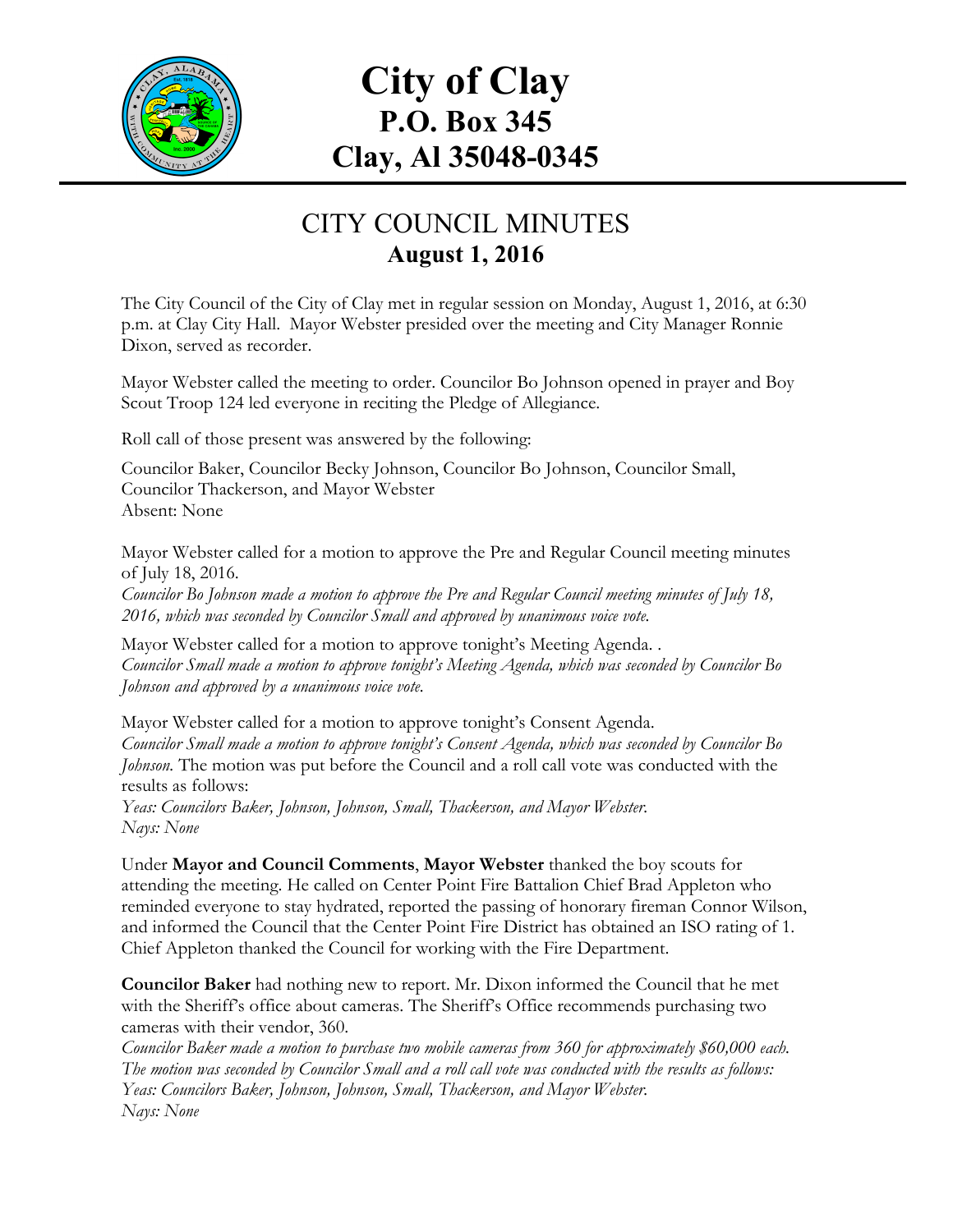

**Councilor Becky Johnson** called on Mr. Jeremy Horton and JJ Musso who explained what the Boy Scouts do in the community.

**Councilor Bo Johnson** announced the final movie night Friday, August 5.

**Councilor Small** informed the Council that the Library's Summer Reading Program finale was held on Saturday, July 30.

**Councilor Thackerson** had nothing new to report. Mr. Dixon explained that the City has received several calls about the smell at Cosby Lake. He further explained that this is because of algae that have bloomed from the excessive heat combined with rotting vegetation. The City has consulted an aqua culturist about this issue and there is no real treatment but to dredge the lake which is estimated at \$300,000.

Under **Reading of Petitions, Applications, Complaints, Appeals, Communications, etc.,** Mayor Webster announced that there were none.

Under the **City Manager's Report**, Mr. Dixon opened the single bid for demolition of 7535 Old Springville Road and informed the Council that it was incomplete. *Councilor Baker made a motion to reject the current bid for demolition of 7535 Old Springville Road and to resend requests for bids. The motion was seconded by Councilor Small and approved by a unanimous voice vote.*

Mr. Dixon reported the account balances in the General Fund = \$358,985.53; Contractors Bond =  $$151,332.88$ ; Capital Improvement Fund =  $$489,252.16$ ; 4 & 5 Cent Gasoline Fund = \$125,415.79; 7 Cent Gasoline Fund = \$72,504.67; Building Fund = \$200,000.00; Paving Supplement Fund = \$325,000.00; Contingency Fund = \$1,000,000.00; BBT Fund= \$38,427.68; Ballpark Registration Income =  $$86,495.14$ ; and Ballpark Sports Expense =  $(\$68,107.59)$ .

Mr. Dixon read a notification to the Mayor and Council to certify that only one person filed a statement of candidacy for the office of Mayor by 5:00 pm on Tuesday, July 19, 2016.

Mr. Dixon read a notification to the Mayor and Council to certify that only one person filed a statement of candidacy for City Council Place 1 by 5:00 pm on Tuesday, July 19, 2016.

Mr. Dixon read a notification to the Mayor and Council to certify that only one person filed a statement of candidacy for City Council Place 2 by 5:00 pm on Tuesday, July 19, 2016.

Mr. Dixon read a notification to the Mayor and Council to certify that only one person filed a statement of candidacy for City Council Place 3 by 5:00 pm on Tuesday, July 19, 2016.

Mr. Dixon read a notification to the Mayor and Council to certify that only one person filed a statement of candidacy for City Council Place 5 by 5:00 pm on Tuesday, July 19, 2016.

Mr. Dixon read aloud a notification to all City employees regarding their actions in upcoming election.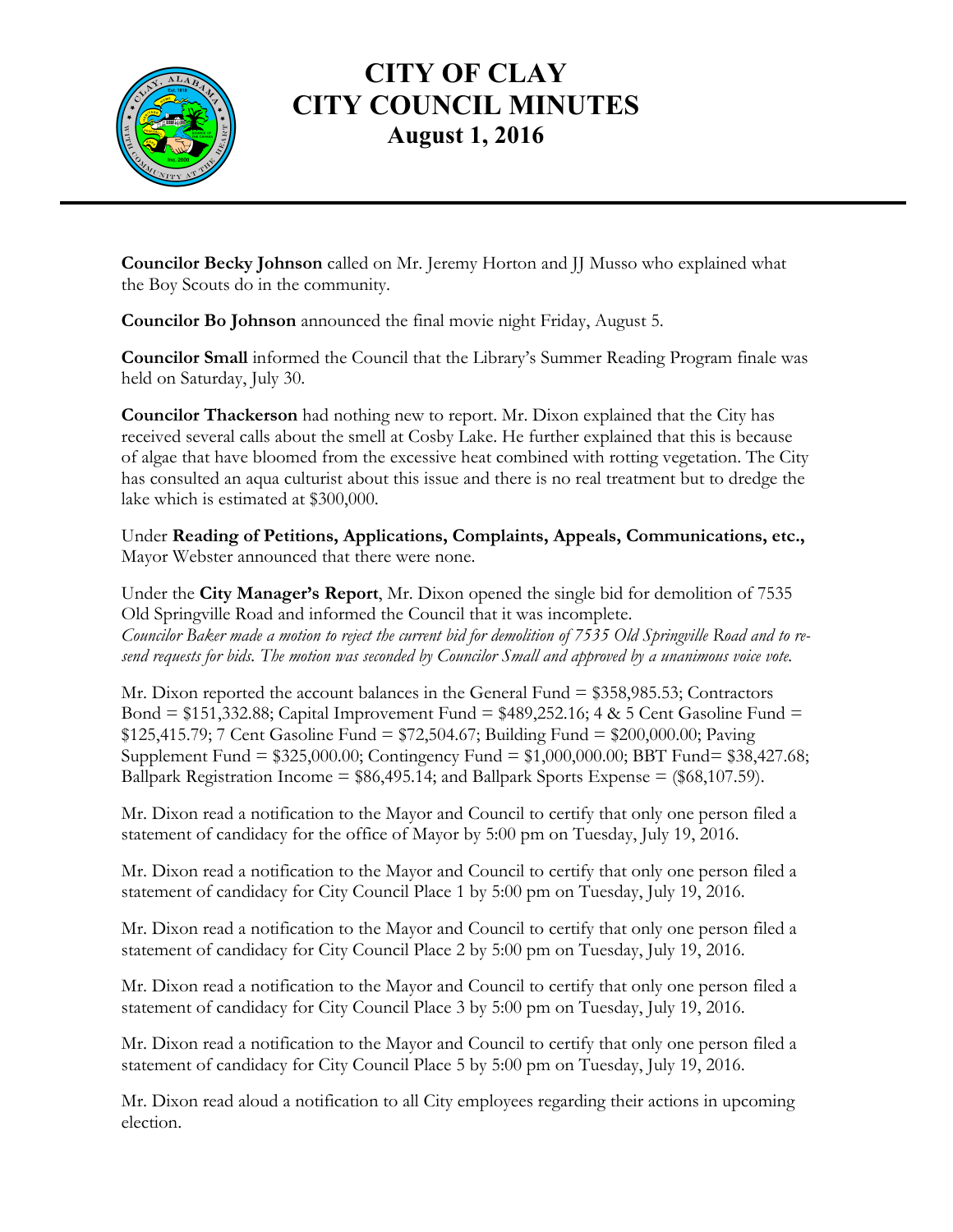

Under the **Public Hearing,** Mayor Webster introduced the Public Hearing for Z-2016-06, rezoning 6635 Ewing Road to low density single family residential. Mayor Webster asked if there was anyone present who wished to speak for or against this rezoning and recognized Ms. Kim Resmondo of 6635 Ewing Road. Ms. Resmondo explained that this case is a family land split for children and grandchildren to build houses.

Mayor Webster introduced the Public Hearing for amending Ordinance 2006-07. Mr. Dixon reviewed the changes unanimously recommended by the Planning and Zoning Commission: amend building materials in Section 608, amend time period of non-use for nonconformities, and adding a Legacy Commercial District.

Under **Resolutions, Ordinances, Orders and Other Business** Mayor Webster called for a motion to enter into Unanimous Consent.

*Councilor Small made a motion to suspend the regular rules of order and enter into Unanimous Consent, which was seconded by Councilor Thackerson.* The motion was put before the Council and a roll call vote was conducted with the results as follows: *Yeas: Councilors Baker, Johnson, Johnson, Small, Thackerson, and Mayor Webster.*

*Nays: None*

Mayor Webster introduced Ordinance 2016-05, An Ordinance Amending Ordinance 20016-07. *Councilor Becky Johnson made a motion to approve Ordinance 2016-05, which was seconded by Councilor Bo Johnson*. The motion was put before the Council and a roll call vote was conducted with the results as follows:

*Yeas: Councilors Baker, Johnson, Johnson, Small, Thackerson, and Mayor Webster. Nays: None*

Mayor Webster introduced Resolution 2016-30, A Resolution Issuing the Certificate of Election for the Office of Mayor, which was summarized by City Manager Ronnie Dixon. Mayor Webster introduced Resolution 2016-31, A Resolution Issuing the Certificate of Election for City Council – Place 1, which was summarized by City Manager Ronnie Dixon. Mayor Webster introduced Resolution 2016-32, A Resolution Issuing the Certificate of Election for City Council – Place 2, which was summarized by City Manager Ronnie Dixon. Mayor Webster introduced Resolution 2016-33, A Resolution Issuing the Certificate of Election for City Council – Place 3, which was summarized by City Manager Ronnie Dixon. Mayor Webster introduced Resolution 2016-34, A Resolution Issuing the Certificate of Election for City Council – Place 5, which was summarized by City Manager Ronnie Dixon.

*Councilor Small made a motion to approve Resolutions 2016-30, 2016-31, 2016-32, 2016-33, and 2016- 34 which was seconded by Councilor Baker.* The motion was put before the Council and a roll call vote was conducted with the results as follows:

*Yeas: Councilors Baker, Johnson, Johnson, Small, Thackerson, and Mayor Webster. Nays: None*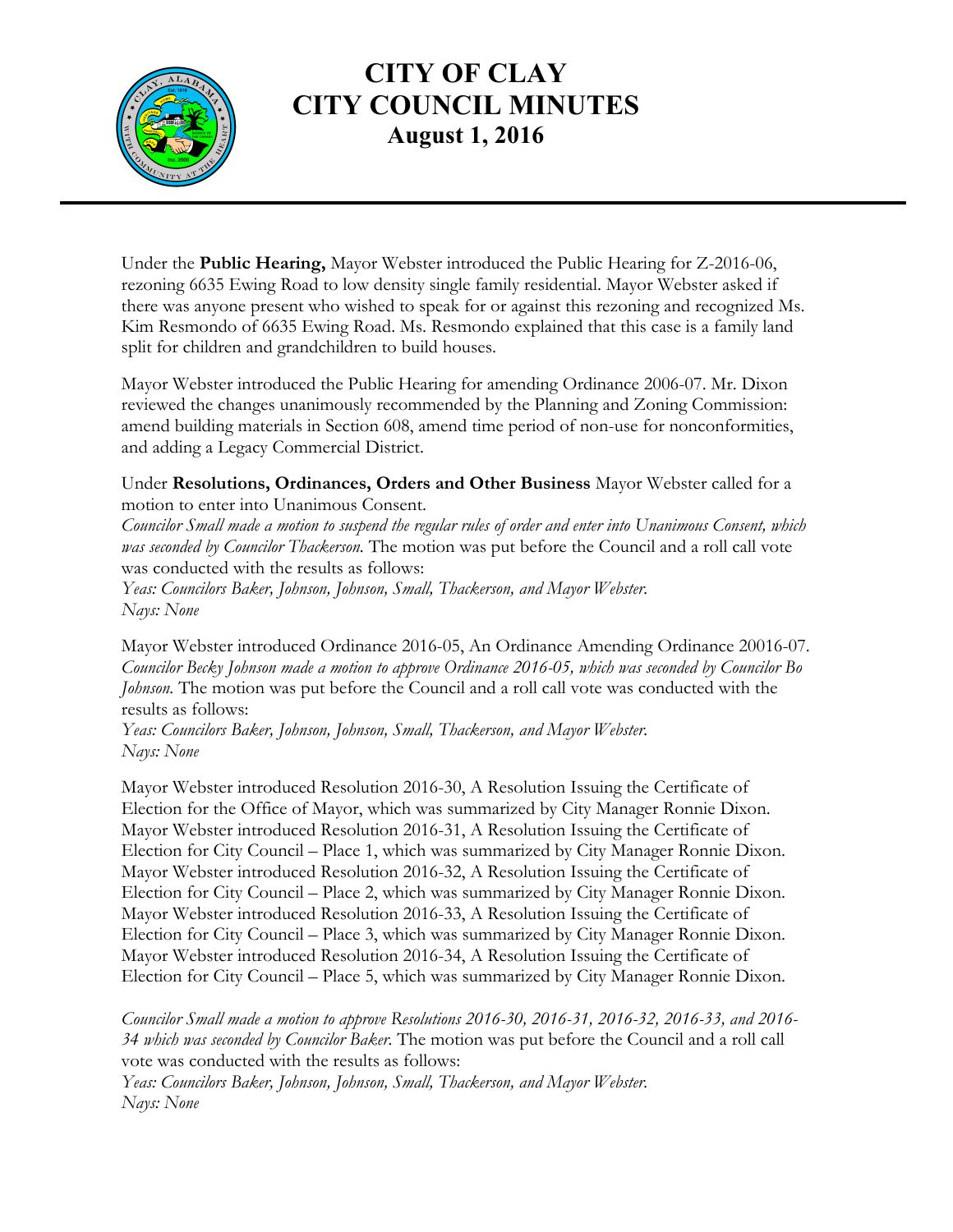

Mayor Webster introduced Resolution 2016-35, A Resolution Appointing Election Officials, which was read by City Manager Ronnie Dixon.

*Councilor Small made a motion to approve Resolution 2016-35, which was seconded by Councilor Baker.* The motion was put before the Council and a roll call vote was conducted with the results as follows:

*Yeas: Councilors Baker, Johnson, Johnson, Small, Thackerson, and Mayor Webster. Nays: None*

Mayor Webster introduced Resolution 2016-36, A Resolution Rescinding Resolution 2006-03, which was read by City Manager Ronnie Dixon.

*Councilor Becky Johnson made a motion to approve Resolution 2016-36, which was seconded by Councilor Bo Johnson.* The motion was put before the Council and a roll call vote was conducted with the results as follows:

*Yeas: Councilors Baker, Johnson, Johnson, Small, Thackerson, and Mayor Webster. Nays: None*

Mayor Webster introduced Resolution 2016-37, A Resolution Amending Resolution 2012-35, which was read by City Manager Ronnie Dixon.

*Councilor Becky Johnson made a motion to approve Resolution 2016-37, which was seconded by Councilor Small.* The motion was put before the Council and a roll call vote was conducted with the results as follows:

*Yeas: Councilors Baker, Johnson, Johnson, Small, Thackerson, and Mayor Webster. Nays: None*

*Councilor Small made a motion to approve Z-2016-06 to rezone 6635 Ewing Road to low density single family residential, which was seconded by Councilor Thackerson.* The motion was put before the Council and a roll call vote was conducted with the results as follows: *Yeas: Councilors Baker, Johnson, Johnson, Small, Thackerson, and Mayor Webster. Nays: None*

Mayor Webster an end to Unanimous Consent and called for **Public Comments** and recognized Mr. Harry Stokes of Misty Lane. Mr. Stokes asked about contributing to erecting a flag pole at the library. Mayor Webster told Mr. Stokes to come to City Hall to discuss it further.

Mayor Webster announced that the next City Council meeting will take place on August 15, 2016, at 6:30 pm.

*Councilor Baker made a motion to adjourn which was seconded by Councilor Small and approved by a unanimous vote.*

The City Council adjourned at 7:21 pm.

Respectfully submitted,